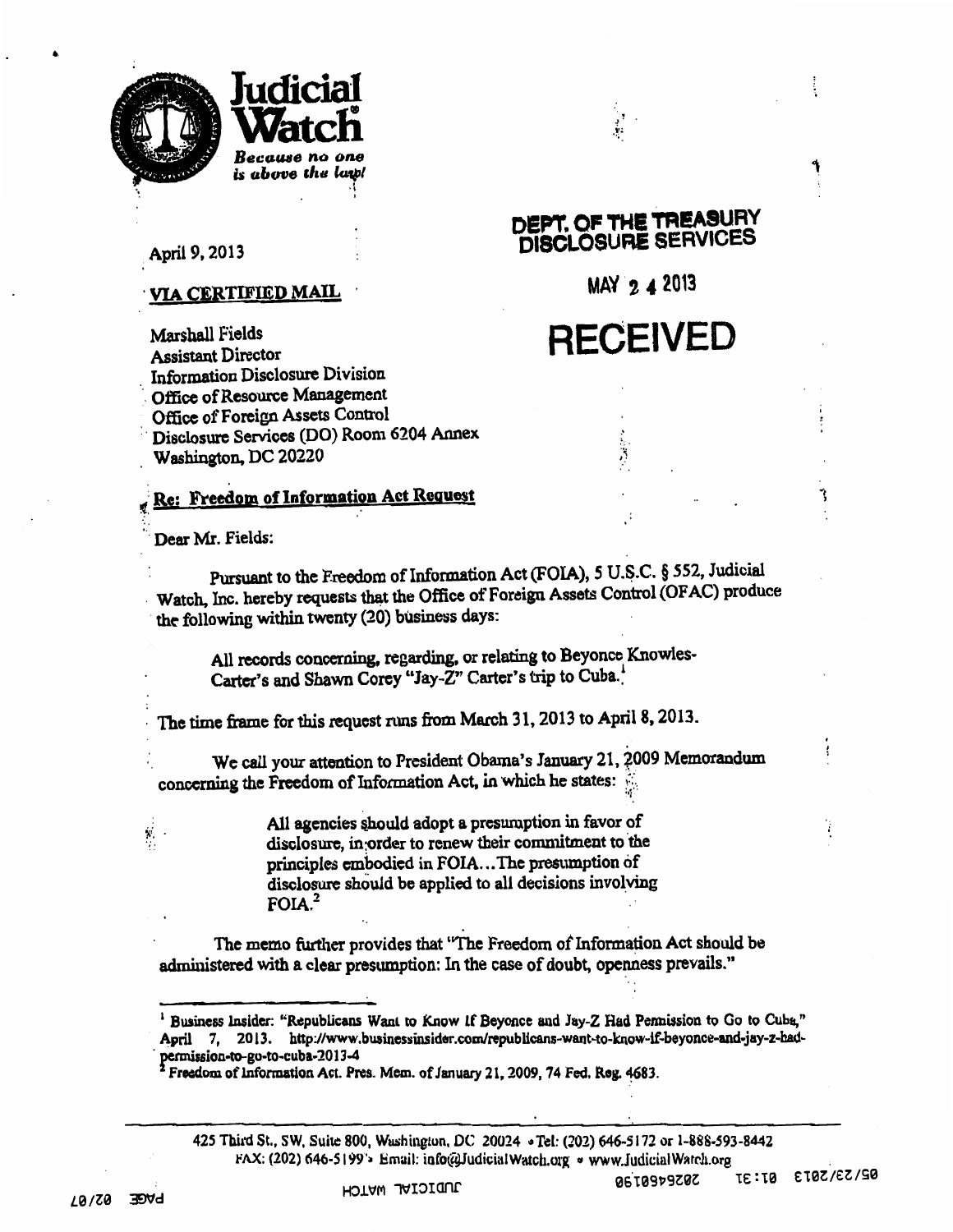#### Office of Foreign Assets Control April 9, 2013 Page 2 of 4

Nevertheless, if any responsive record or portion thereof is claimed to be exempt from production under FOIA, please provide sufficient identifying information with respect to each allegedly exempt record or portion thereof to allow us to assess the propriety of the claimed exemption. *Vaughn v. Rosen*, 484 F.2d 820 (D.C. Cir. 1973), cert. denied, 415 U.S. 977 (1974). In addition, any reasonably segregable portion of a responsive record must be provided, after redaction of any allegedly exempt material. 5  $U.S.C.$  § 552(b).

For purposes of this request, the term "record" shall mean: (1) any written, printed, or typed material of any kind, including without limitation all correspondence, memoranda, notes, messages, letters, cards, facsimiles, papers, forms, telephone messages, diaries, schedules, calendars, chronological data, minutes, books, reports, charts, lists, ledgers, invoices, worksheets, receipts, returns, computer printouts, printed matter, prospectuses, statements, cheeks, statistics, surveys, affidavits, contracts, agreements, transcripts, magazine or newspaper articles, or press releases; (2) any . electronically, magnetically' or mechanically stored material of any kind, including ' without limitation all electronic mail or e-mail; (3) any audio, aural, visual, or video records, recordings, or representations of any kind; (4) any graphic materials and data compilations from which information can be obtained; and (5) any materials using other means of preserving thought or expression.

Judicial Watch also hereby requests a waiver of both search and duplication fees pursuant to 5 U.S.C. §§ 552(a)(4)(A)(ii)(II) and (a)(4)(A)(iii). Judicial Watoh is entitled to a waiver of search fees under 5 U.S.C.  $\S$  552(a)(4)(A)(ii)(II) because it is a member of the news media. *Cf. National Security Archtve v. Department of Defense*, 880 F.2d 1381, 1387 (D.C. Cir. 1989)(defining news media within FOIA context). Judicial Watch has also been recognized as a member of the news media in other FOIA litigation. See, e.g., Judicial Watch, Inc. v. U.S. Department of Justice, 133 F. Supp.2d 52 (D.D.C. 2000); and, Judicial Watch, Inc. v. Department of Defense, 2006 U.S. Dist. LEXIS 44003, \*1 (D.D.C. June 28, 2006). Judicial Watch regularly obtains information about the operations and activities of government through FOIA and other means, uses its editorial skills to turn this information into distinct works, and publishes and disseminates these works to the public. It intends to do likewise with the records it receives in response to this request.

Judicial Watch also is entitled to a complete waiver of both search fees and duplication fees pursuant to 5 U.S.C. § 552(a)(4)(A)(iii). Under this provision, records:

> shall be furnished without any charge or at a charge reduced below the fees established under clause (ii) if disclosure of the information is in the public interest because it is likely to contribute significantly to public understanding of the operations or activities of government

,·

 $\vdots$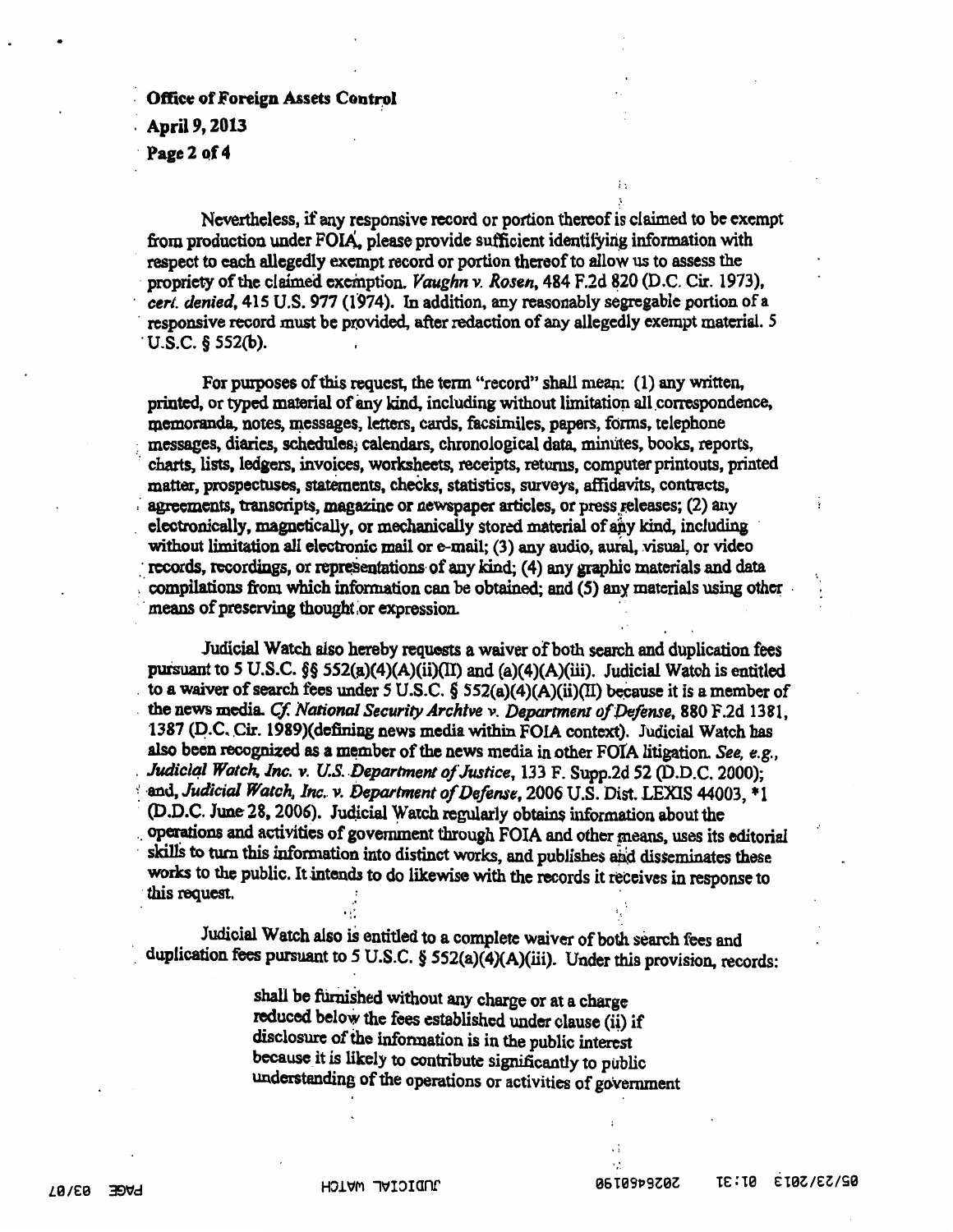### Office of Foreign Assets Control April 9, 2013 Page 3 of 4

and is not primarily in the commercial interest of the requester.

#### 5 U.S.C. § 552(a)(4)(A)(iii). <sup>I</sup>

In addition, if records are not produced within tWenty (20);business days, Judicial Watch is entitled to a complete waiver of search and duplication fees under Section 6(b) of the OPEN Government Act of2007, which amended FOIA at *S* U.S.C. §  ${a}(4)(A)(\n$ iii).

·~

 $\cdot$   $\cdot$ 

Judicial Watch is a 501(c)(3), not-for-profit, educational organization, and, by definition, it has no commercial purpose. Judicial Watch exists to educate the public about the operations and activities of govenunent, as well as to increase public understanding about the importance of ethics and the rule of law· in government. The particular records requested herein are sought as part of Judicial Watch's ongoing efforts to document the operations and activities of the federal government and to educate the public about these operations and activities. Once Judicial Watch 9btains the requested records, it intends to analyze them and disseminate the results of its analysis, as well as the records themselves, as a special written report. Judicial Watch will also educate the public via radio programs, Judicial Watch's website, and/or news! etter, among other outlets. It also will make the records available to other members of the media or researchers upon request. Judicial Watch has a proven ability to disseminate information obtained through FOIA to the public, as demonstrated by its long-standing and continuing public outreach efforts.

Given these circumstances, Judicial Watch is entitled to a public interest fee waiver of both search costs and duplication costs. Nonetheless, in the event our request for a waiver of search and/or duplication costs is denied, Judicial· Watch is willing to pay up to \$350.00 in search and/or duplication costs. Judicial Watch tequests that it be contacted before any such costs are incurred, in order to prioritize search and duplication efforts.

In an effort to facilitate record production within the statutory time limit, Judicial Watch is willing to accept documents in electronic format (e.g. e-mail, .pdfs). When necessary, Judicial Watch will also accept the "rolling production" of documents.